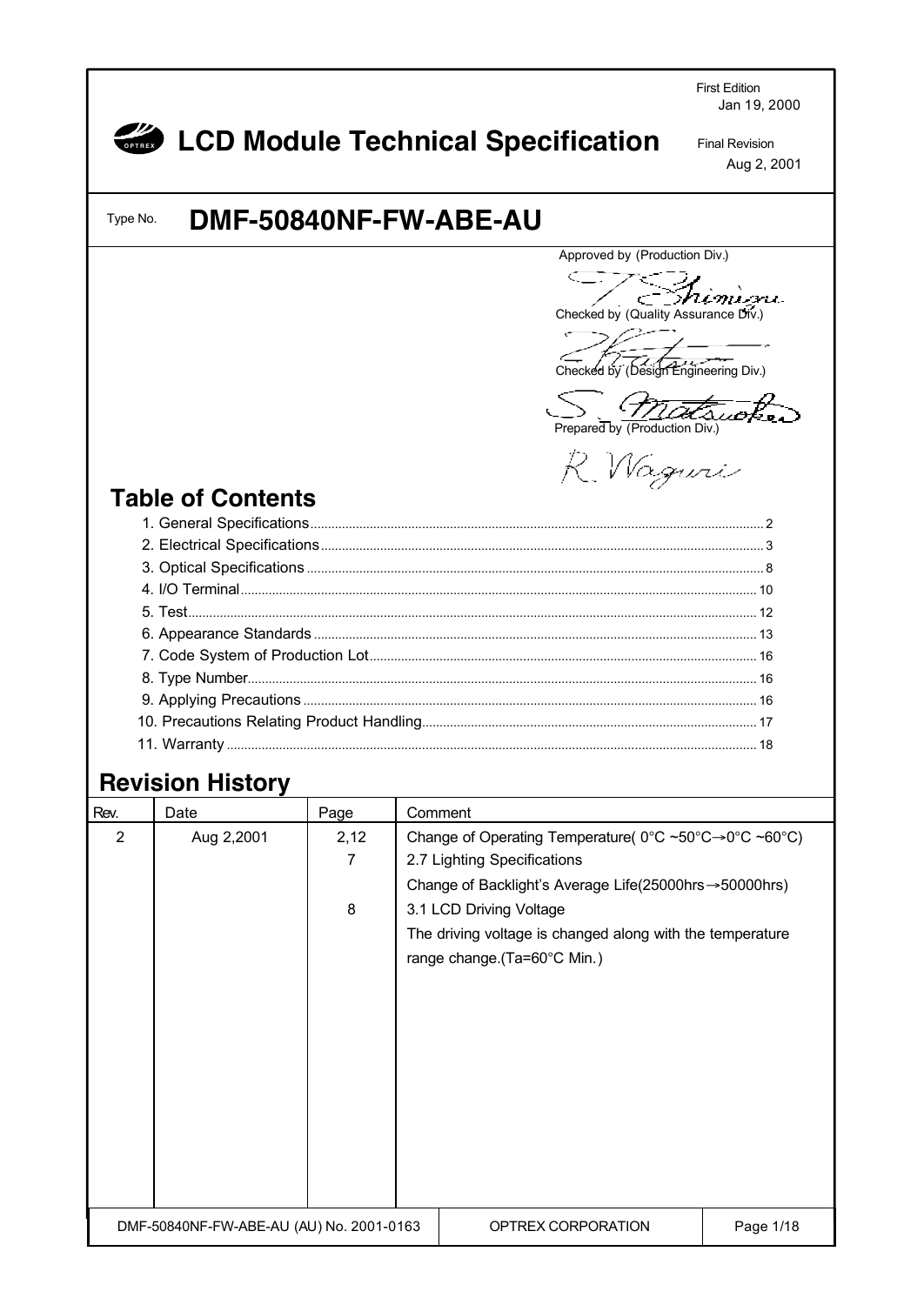## 1. General Specifications

| Operating Temp.           |                           | : min. $0^{\circ}$ C ~max. $60^{\circ}$ C                                                                |
|---------------------------|---------------------------|----------------------------------------------------------------------------------------------------------|
| Storage Temp.             |                           | : min. -20 $^{\circ}$ C ~max. 60 $^{\circ}$ C                                                            |
| Dot Pixels                | t.                        | 320 (W) $\times$ 240 (H) dots                                                                            |
| Dot Size                  | t.                        | $0.33$ (W) $\times$ 0.33 (H) mm                                                                          |
| Dot Pitch                 | ÷.                        | $0.36$ (W) $\times$ 0.36 (H) mm                                                                          |
| <b>Viewing Area</b>       | $\mathbb{R}^{\mathbb{Z}}$ | 120.0 (W) $\times$ 90.0 (H) mm                                                                           |
| <b>Outline Dimensions</b> | ÷.                        | 167.1 (W) $\times$ 109.0* (H) $\times$ 11.0 max.** (D) mm<br>* Without Connector<br>** Without CFL Cable |
| Weight                    | ÷.                        | 230g max.                                                                                                |
| <b>LCD Type</b>           | t.                        | NTD-15885<br>(F-STN / Black & White-mode / Transmissive)                                                 |
| <b>Viewing Angle</b>      | t.                        | 6:00                                                                                                     |
| Data Transfer             |                           | : 4-bit parallel data transfer                                                                           |
| <b>Backlight</b>          | ÷                         | Cold Cathode Fluorescent Lamp (CFL) $\times$ 1                                                           |
| Drawings                  |                           | <b>Dimensional Outline</b><br>UE-36988                                                                   |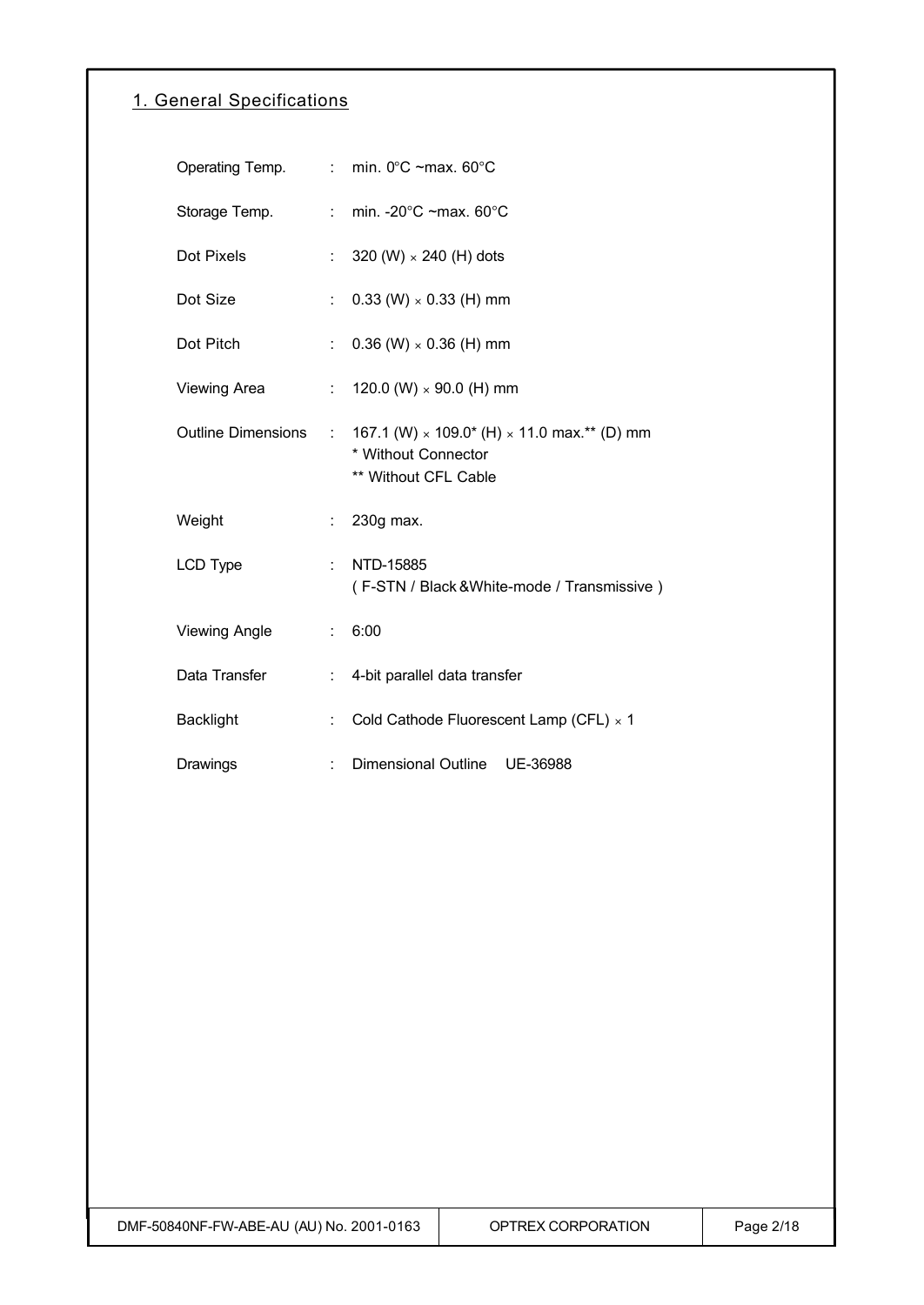# 2.Electrical Specifications

2.1.Absolute Maximum Ratings

|                |                |            |        |           | Vss=0V |
|----------------|----------------|------------|--------|-----------|--------|
| Parameter      | Symbol         | Conditions | Min.   | Max.      | Units  |
| Supply Voltage | Vcc-Vss        |            | $-0.3$ | 7.0       | ٧      |
| (Logic)        |                |            |        |           |        |
| Supply Voltage | <b>VCC-VEE</b> |            | 0      | 35.0      | V      |
| (LCD Drive)    |                |            |        |           |        |
| Input Voltage  | V١             |            | $-0.3$ | $Vcc+0.3$ | V      |
|                |                |            |        |           |        |

2.2.DC Characteristics

|                       |                                   |                       |                   |                          | Ta=25°C, Vss=0V   |        |
|-----------------------|-----------------------------------|-----------------------|-------------------|--------------------------|-------------------|--------|
| Parameter             | Symbol                            | Conditions            | Min.              | Typ.                     | Max.              | Units  |
| Supply Voltage        | Vcc-Vss                           | -                     | 4.5               |                          | 5.5               | $\vee$ |
| (Logic)               |                                   |                       |                   |                          |                   |        |
|                       | V <sub>CC</sub> -V <sub>EE</sub>  | -                     | 26.6              | $\overline{\phantom{a}}$ |                   | $\vee$ |
| <b>Supply Voltage</b> |                                   |                       |                   |                          |                   |        |
| (LCD Drive)           | V <sub>CC</sub> -V <sub>ADJ</sub> |                       | Shown in 3.1      |                          |                   | $\vee$ |
|                       |                                   |                       |                   |                          |                   |        |
| <b>High Level</b>     | <b>V<sub>IH</sub></b>             | $Vcc = 5.0V \pm 10\%$ | $0.8 \times V$ cc |                          | <b>Vcc</b>        | $\vee$ |
| Input Voltage         |                                   |                       |                   |                          |                   |        |
| Low Level             | <b>VIL</b>                        | $Vcc = 5.0V \pm 10\%$ | $\mathbf 0$       | $\overline{\phantom{a}}$ | $0.2 \times V$ cc | $\vee$ |
| Input Voltage         |                                   |                       |                   |                          |                   |        |
|                       | $_{\rm lcc}$                      | Vcc-Vss=5.0V          |                   | 5.5                      | 15.5              | mA     |
| <b>Supply Current</b> |                                   |                       |                   |                          |                   |        |
|                       | <b>IEE</b>                        | Vcc-VADJ=23.2V        |                   | 5.0                      | 10.0              | mA     |
|                       |                                   |                       |                   |                          |                   |        |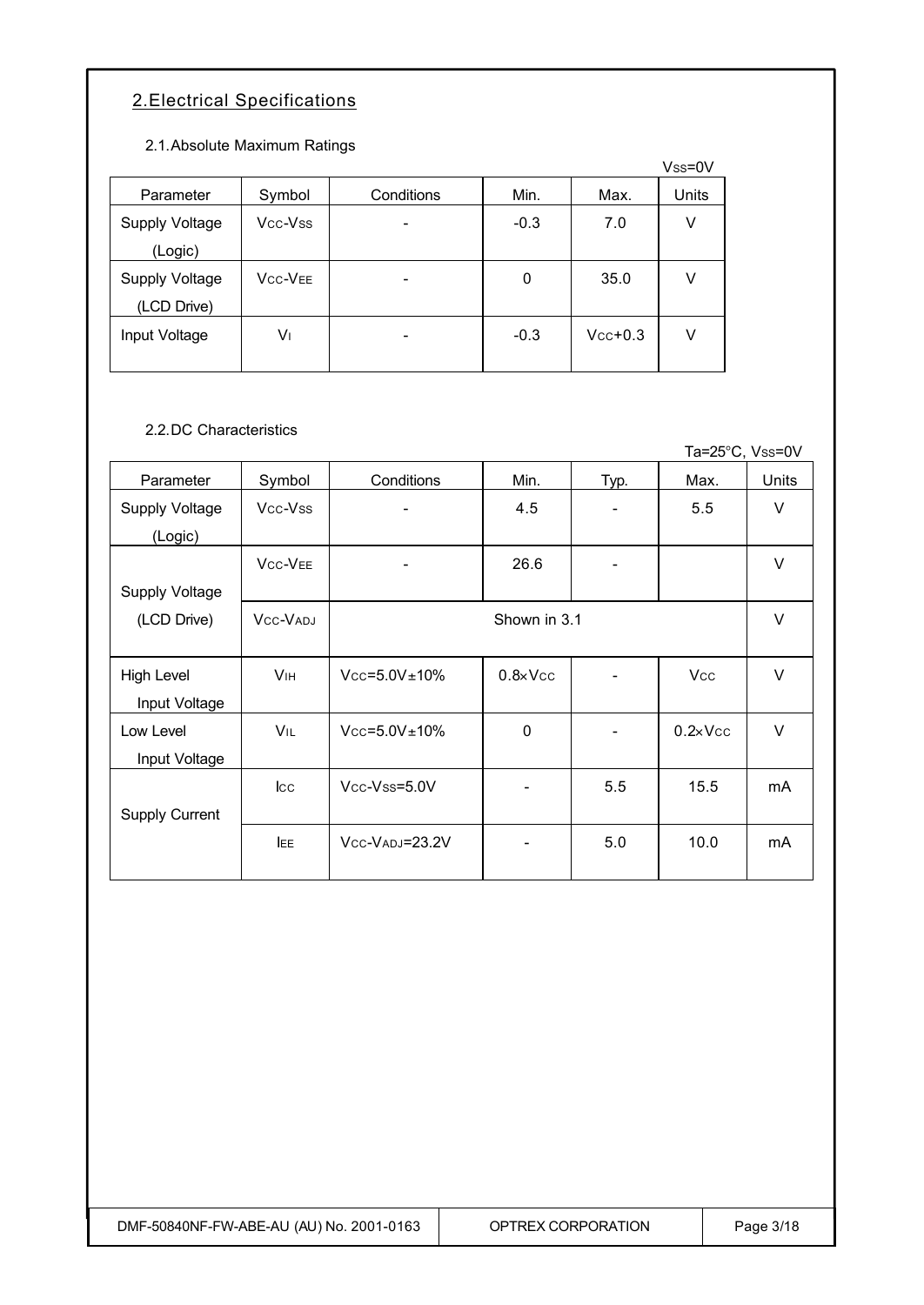#### 2.3.AC Characteristics

|                        |                                     |      |        | $Vcc = 5.0V \pm 10\%$ |
|------------------------|-------------------------------------|------|--------|-----------------------|
| Parameter              | Symbol                              | Min. | Max.   | Units                 |
| <b>CP Frequency</b>    | $f_{\rm CP}$                        |      | 6.0    | <b>MHz</b>            |
| Clock Pulse Width      | twc                                 | 50   |        | ns                    |
| Latch Pulse Width      | twl                                 | 63   |        | ns                    |
| Data Setup Time        | tsetup                              | 30   |        | ns                    |
| Data Hold Time         | thold                               | 30   |        | ns                    |
| Clock Pulse Setup Time | $t_{\scriptscriptstyle{\text{CL}}}$ | 80   |        | ns                    |
| Clock Pulse Hold Time  | t∟c                                 | 0    |        | ns                    |
| <b>Rise/Fall Time</b>  | tr, tr                              |      | Note 1 | ns                    |
| FLM Setup Time         | t <sub>FDS</sub>                    | 100  |        | ns                    |
| <b>FLM Hold Time</b>   | tгрн                                | 100  |        | ns                    |

Note 1: The rise and fall times  $(tr, tr)$  must satisfy the following relationships.

$$
tr, \, tr \, \leq \, \frac{1}{2 \text{fcP}} \, - \text{twc}
$$

tr, tf ≤ 50 ns



This module contains these capacitors. Please be careful about timing characteristics.

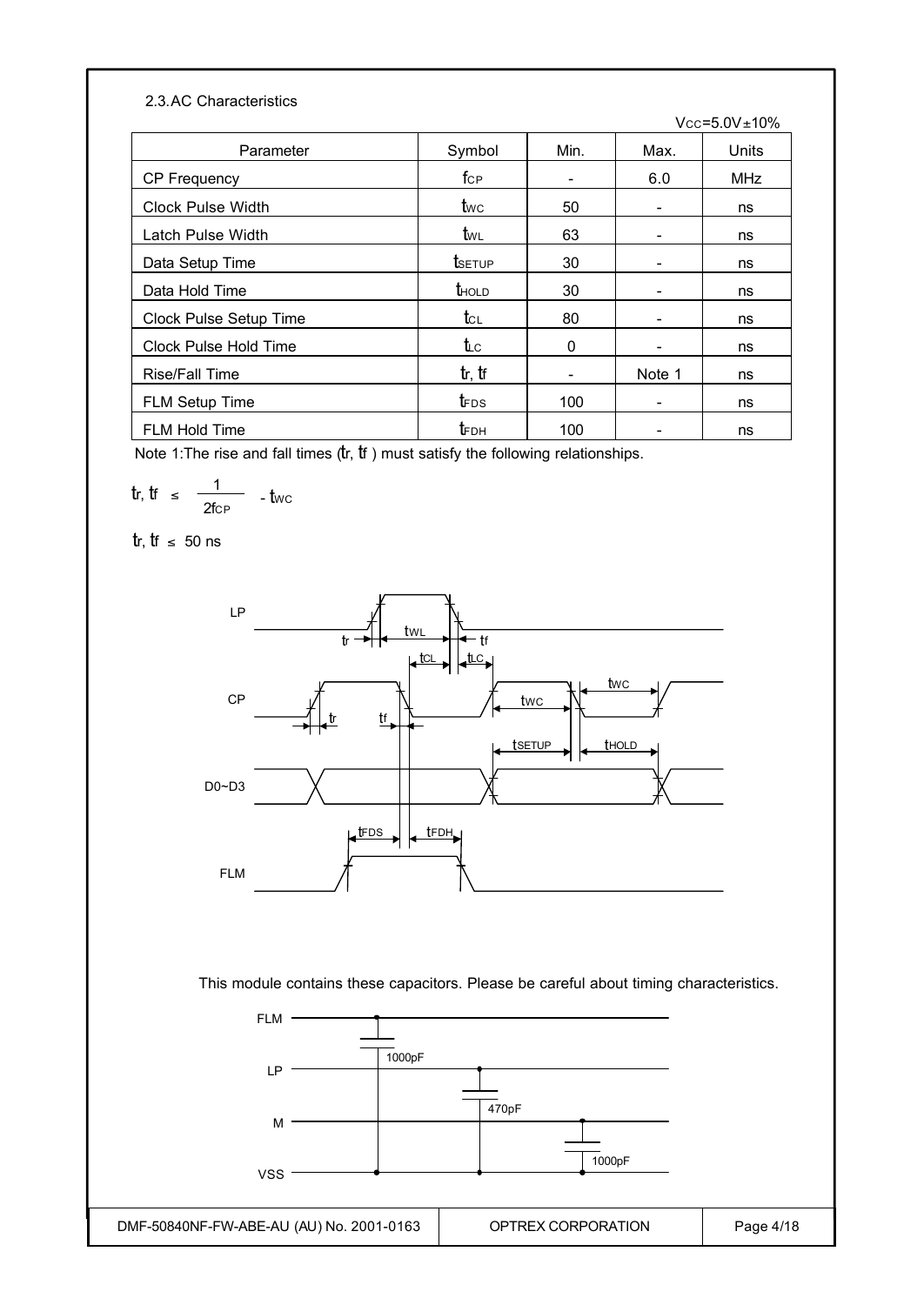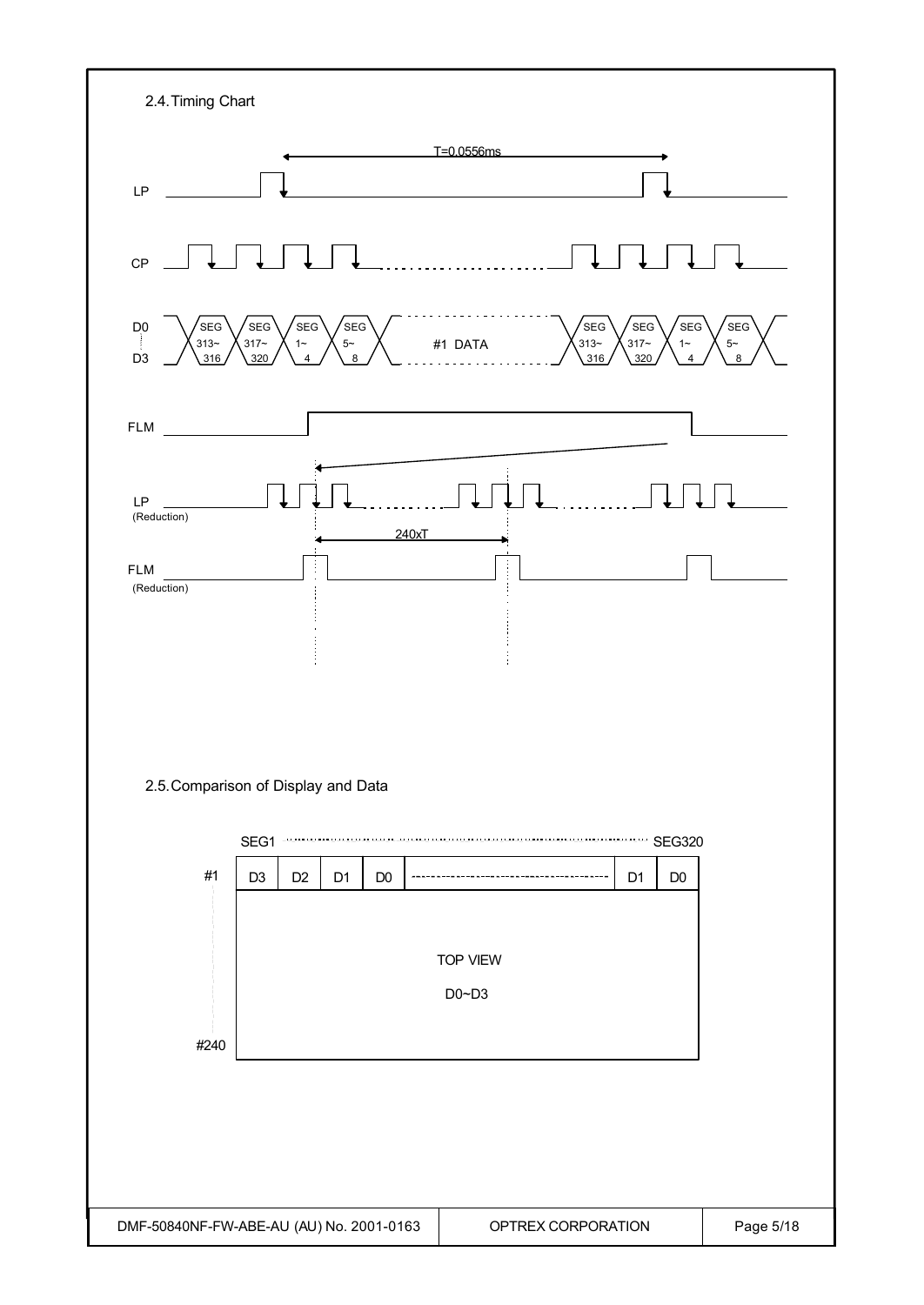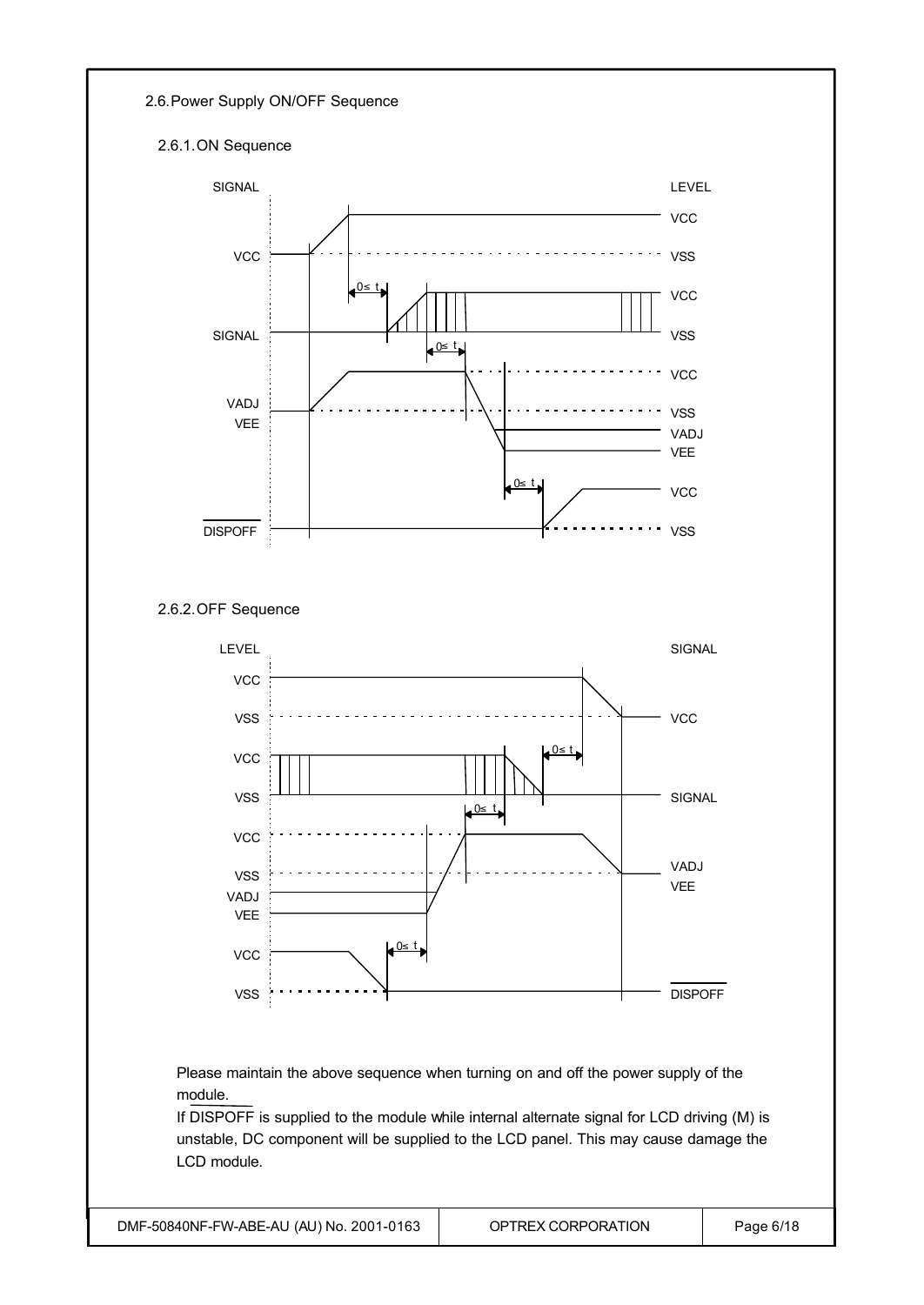### 2.7.Lighting Specifications

|                         |        |             |                              |                          |      |                   | ⊺a=zo ∪        |
|-------------------------|--------|-------------|------------------------------|--------------------------|------|-------------------|----------------|
| Parameter               | Symbol | Conditions  | Min.                         | Typ.                     | Max. | Units             | <b>Notes</b>   |
| Lamp Voltage            | VL     | -           | $\overline{\phantom{0}}$     | 340                      |      | Vrms              |                |
| Lamp Current            | IL.    | -           | 3.0                          | 4.0                      | 5.0  | mArms             | $\overline{2}$ |
| <b>Starting Voltage</b> | Vs     |             | 850                          | $\overline{\phantom{0}}$ |      | <b>Vrms</b>       | 3              |
| Surface Luminance       |        | $L = 4.0mA$ | $\qquad \qquad \blacksquare$ | 50                       |      | cd/m <sup>2</sup> | 4              |
| Average Life            | Tal    | $L=4.0mA$   | 50000                        | $\overline{\phantom{0}}$ |      | hrs               | 5              |
| <b>Brightne Ratio</b>   | B      | $L=4.0mA$   | 70                           |                          |      | %                 |                |

Note 1 : The voltage (r.m.s.) to maintain the electric discharge of the lamp. It is measured after lighting for 3 minutes .

Note 2 : The current (r.m.s.) to flow through the lamp with the electric discharge. It is measured after lighting for 3 minutes.

- Note 3 :The voltage at starting the electric discharge when the voltage is increased gradually from  $0V$
- Note 4 :Surface Luminance is specified by the average of 9 luminance values measured at each point shown above after 20 minutes power on with the all ON pattern adjusted to maximum contrast and the dimming control of 100%. ( maximum brightness )
- Note 5 : CFL Life is defined as time period that the actual luminance becomes 50% or lower of its initial value.

 The Average life time of CFL is defined as the time when half or more of the testing CFLs have become less bright than 50% of the initial brightness at continuous operation.



CFL Testing Circuit



Recommended Inverter : S-12561 ( Produced by ELEVAM ) CXA-L10L (DC 12.0V, Produced by TDK)  $T = 250$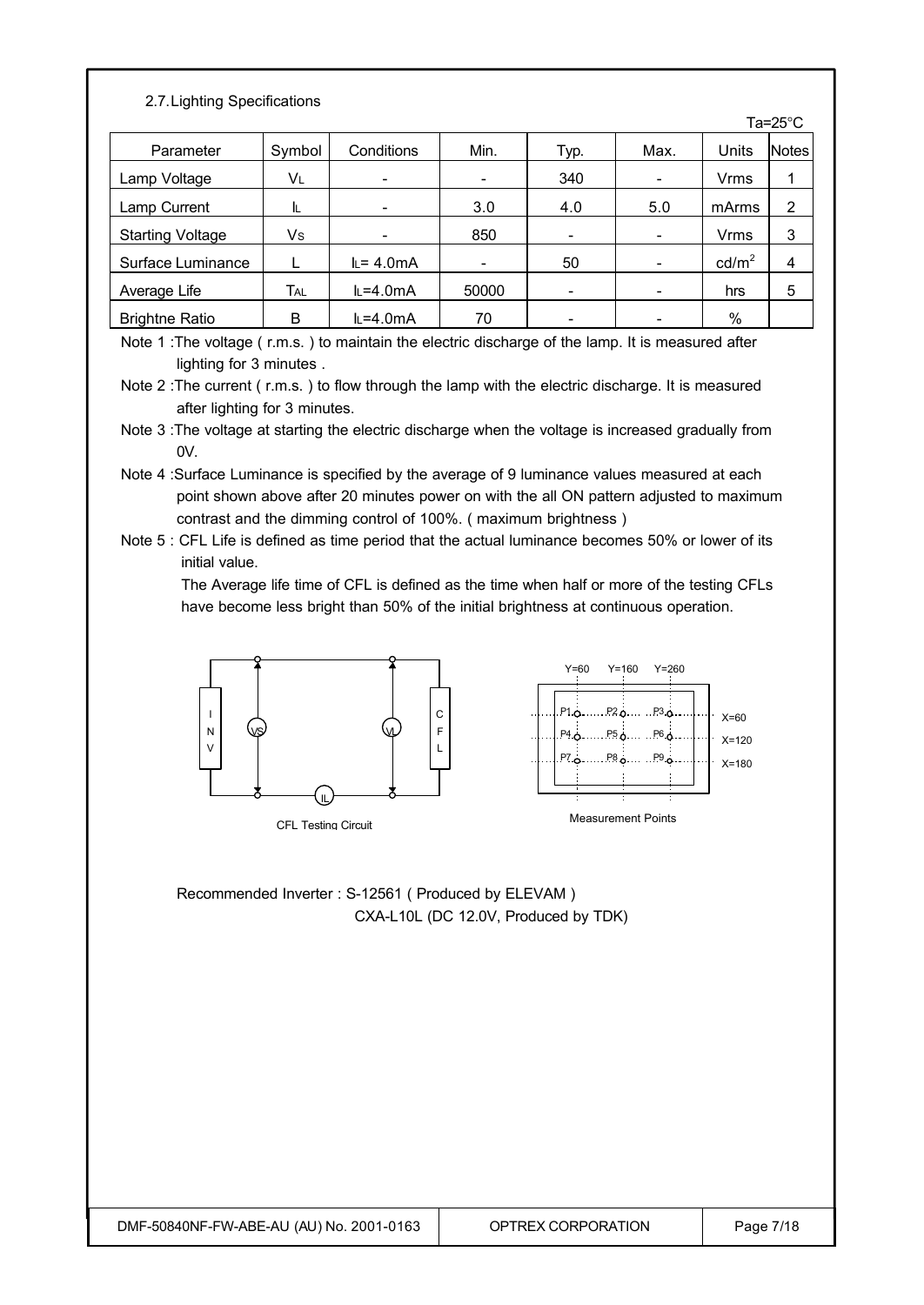# 3.Optical Specifications

### 3.1.LCD Driving Voltage

| Parameter                  | Symbol   | Conditions | Min. | Typ. | Max. | Units |
|----------------------------|----------|------------|------|------|------|-------|
| Recommended                |          | Ta= 0°C    |      | -    | 26.6 |       |
| <b>LCD Driving Voltage</b> | Vcc-Vadj | Ta=25°C    | 21.6 | 23.2 | 24.8 |       |
| Note 1                     |          | Ta=60°C    | 19.9 | -    |      |       |

Note 1 : Voltage (Applied actual waveform to LCD Module) for the best contrast. The range of minimum and maximum shows tolerance of the operating voltage. The specified contrast ratio and response time are not guaranteed over the entire range.

3.2.Optical Characteristics

Ta=25°C, 1/240 Duty, 1/14 Bias, VoD=22.6V (Note 4), θ= 0°C, φ=-°

|                       | Symbol<br>Parameter |      | Conditions                              | Min.         | Typ. | Max. | Units |
|-----------------------|---------------------|------|-----------------------------------------|--------------|------|------|-------|
| <b>Contrast Ratio</b> | Note 1              | CR   | $\theta = 0^{\circ}C$ , $\phi = -\circ$ |              | 15   |      |       |
| Viewing Angle         |                     |      |                                         | Shown in 3.3 |      |      |       |
| Response              | Rise Note 2         | Том  | -                                       |              | 420  | 630  | ms    |
| Time                  | Decay Note 3        | Гоғғ | -                                       |              | 200  | 300  | ms    |

Note 1 : Contrast ratio is definded as follows.  $(CR = \text{Low / } \text{LOFF})$ 

Lon: Luminance of the ON segments

LOFF: Luminance of the OFF segments

Note 2 :The time that the luminance level reaches 90% of the saturation level from 0% when ON signal is applied.

Note 3 :The time that the luminance level reaches 10% of the saturation level from 100% when OFF signal is applied.

Note 4 : Definition of Driving Voltage Vop

VOD=VCC-VADJ-VBE

Assuming that the typical driving waveforms shown below are applied to the LCD Panel at 1/A Duty - 1/B Bias (A: Duty Number, B: Bias Number). Driving voltage Vop is definded as the voltage Vo-P when the contrast ratio (CR=Lon / LoFF) is at its maximum.

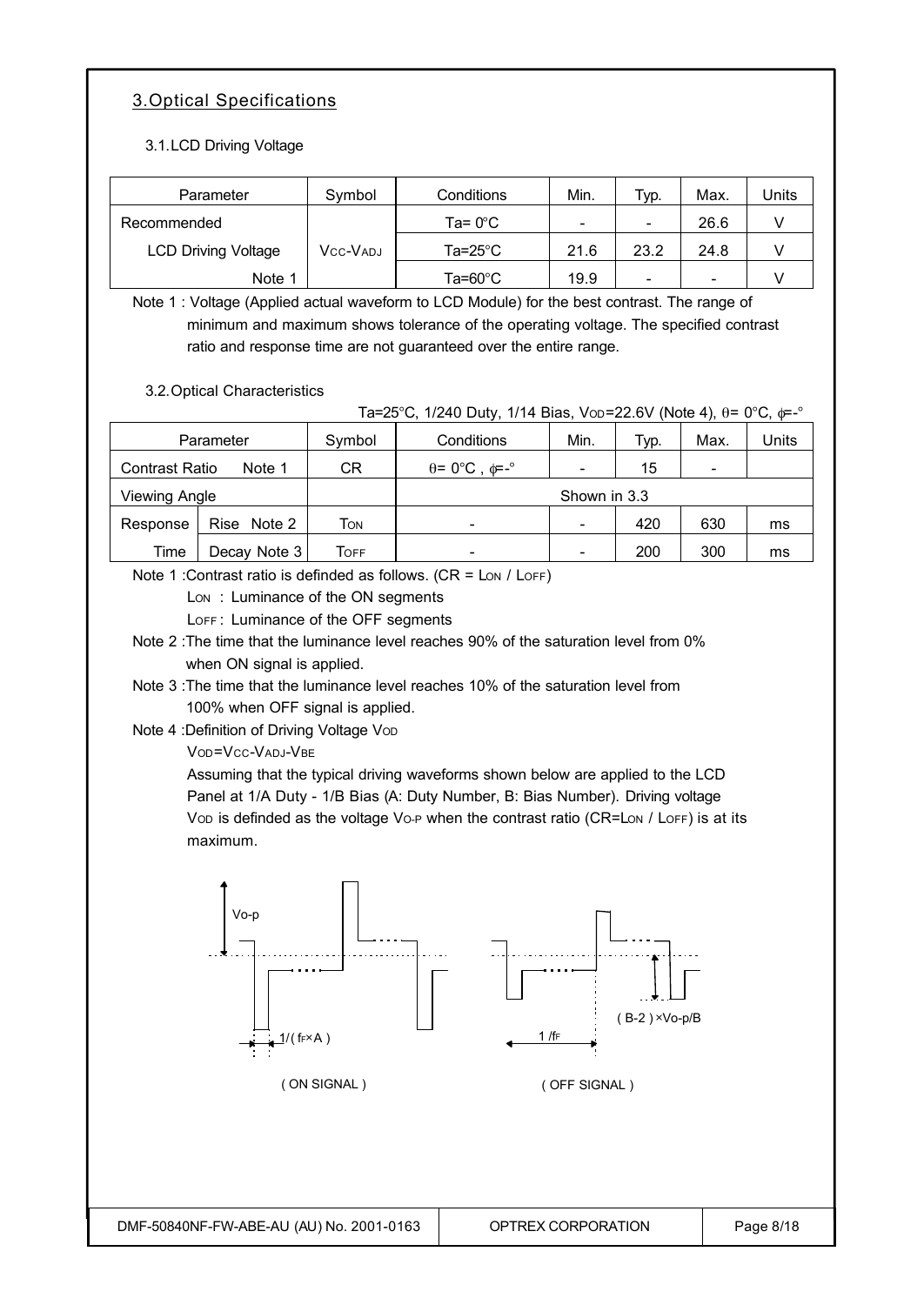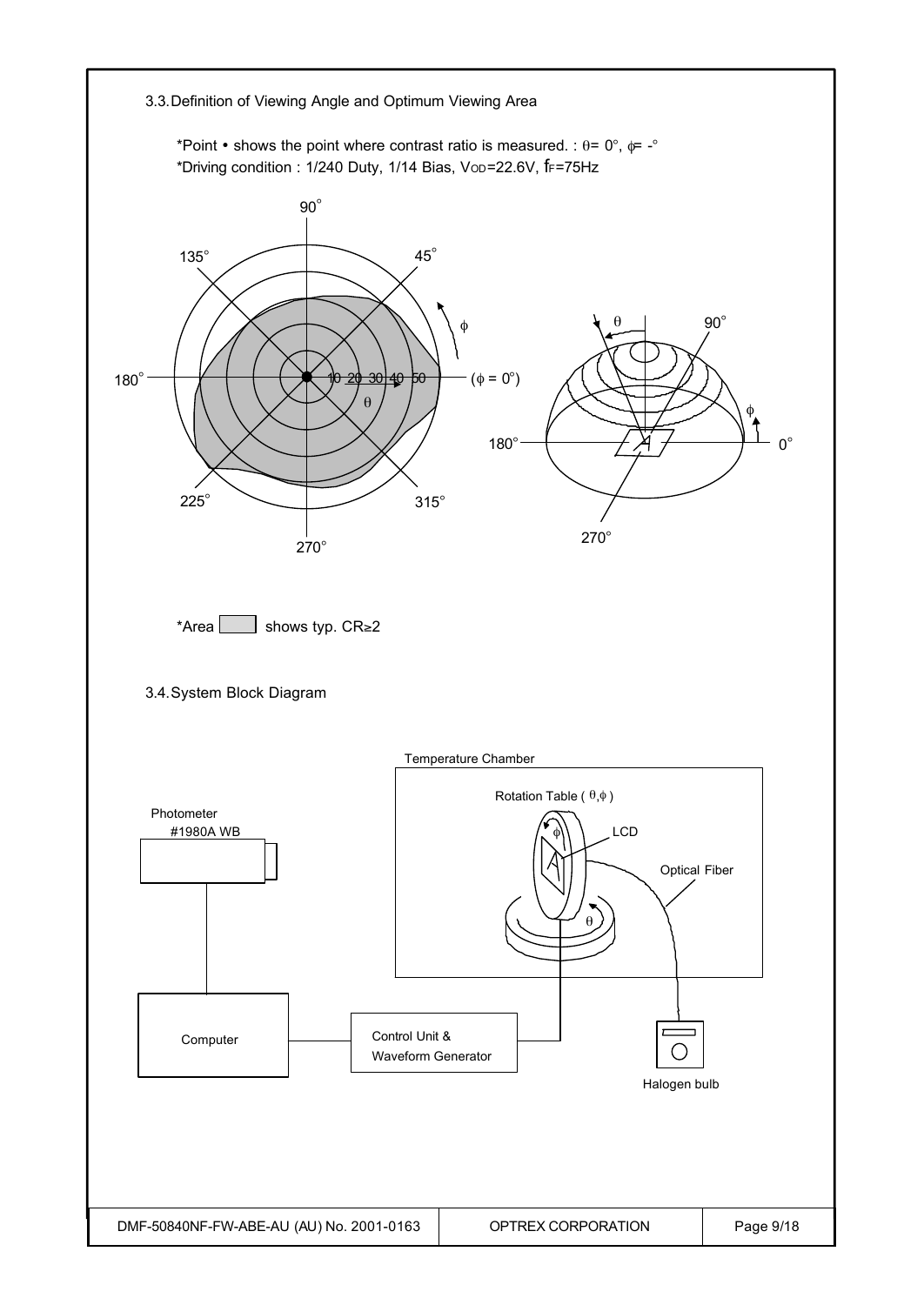### 4.I/O Terminal

4.1.Pin Assignment

| <u>CN1</u>     |                |                          |                                                     |
|----------------|----------------|--------------------------|-----------------------------------------------------|
| No.            | Symbol         | Level                    | Function                                            |
| 1.             | D <sub>0</sub> | H/L                      | Display Data                                        |
| 2.             | D <sub>1</sub> | H/L                      | Display Data                                        |
| 3.             | D <sub>2</sub> | H/L                      | Display Data                                        |
| 4.             | D <sub>3</sub> | H/L                      | Display Data                                        |
| 5.             | <b>DISPOFF</b> | H/L                      | Display Control Signal H: Display on L: Display off |
| 6.             | <b>FLM</b>     | H/L                      | <b>First Line Marker</b>                            |
| 7.             | <b>NC</b>      |                          | Non-connection                                      |
| 8.             | LP             | $H \rightarrow L$        | Data Latch Signal                                   |
| 9.             | <b>CP</b>      | $H \rightarrow L$        | <b>Clock Signal for Shifting Data</b>               |
| 10.            | Vcc            |                          | Power Supply for Logic                              |
| 11.            | <b>Vss</b>     | $\overline{\phantom{a}}$ | Power Supply (0V, GND)                              |
| 12.            | <b>VEE</b>     |                          | Power Supply for LCD Drive                          |
| 13.            | VADJ           |                          | Voltage Level for LCD Contrast Adjustment           |
| 14.            | FG             |                          | Frame Ground                                        |
| CN2            |                |                          |                                                     |
| No.            | Symbol         | Level                    | Function                                            |
| 1              | CFL HOT        |                          | Power Supply for CFL (HOT)                          |
| $\overline{2}$ | <b>NC</b>      |                          | Non-connection                                      |
| 3              | <b>NC</b>      |                          | Non-connection                                      |
| 4              | CFL GND        |                          | Power Supply for CFL (GND)                          |

4.2.Example of Power Supply

It is recommended to apply a potentiometer for the contrast adjust due to the tolerance of the driving voltage and its temperature dependence.

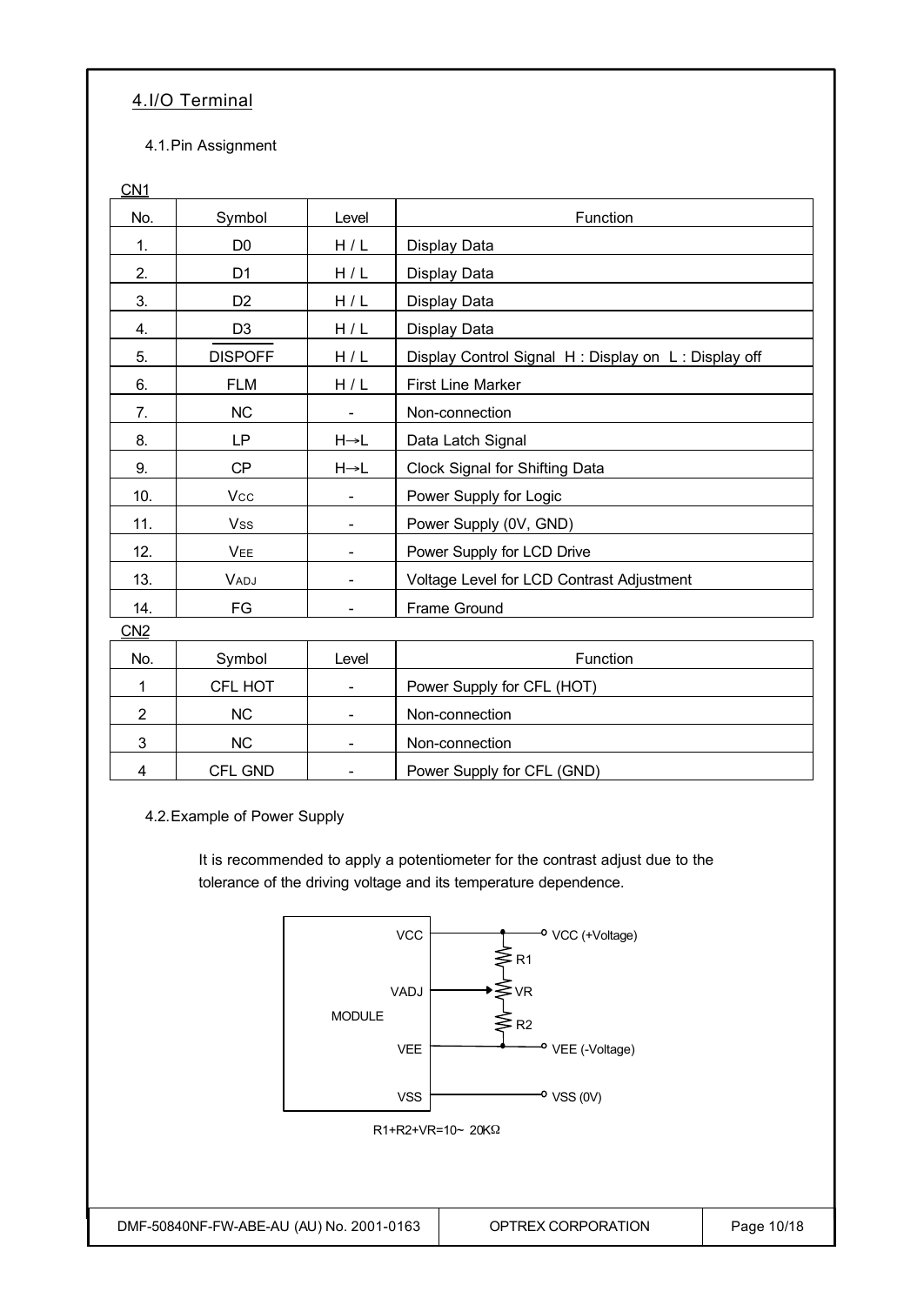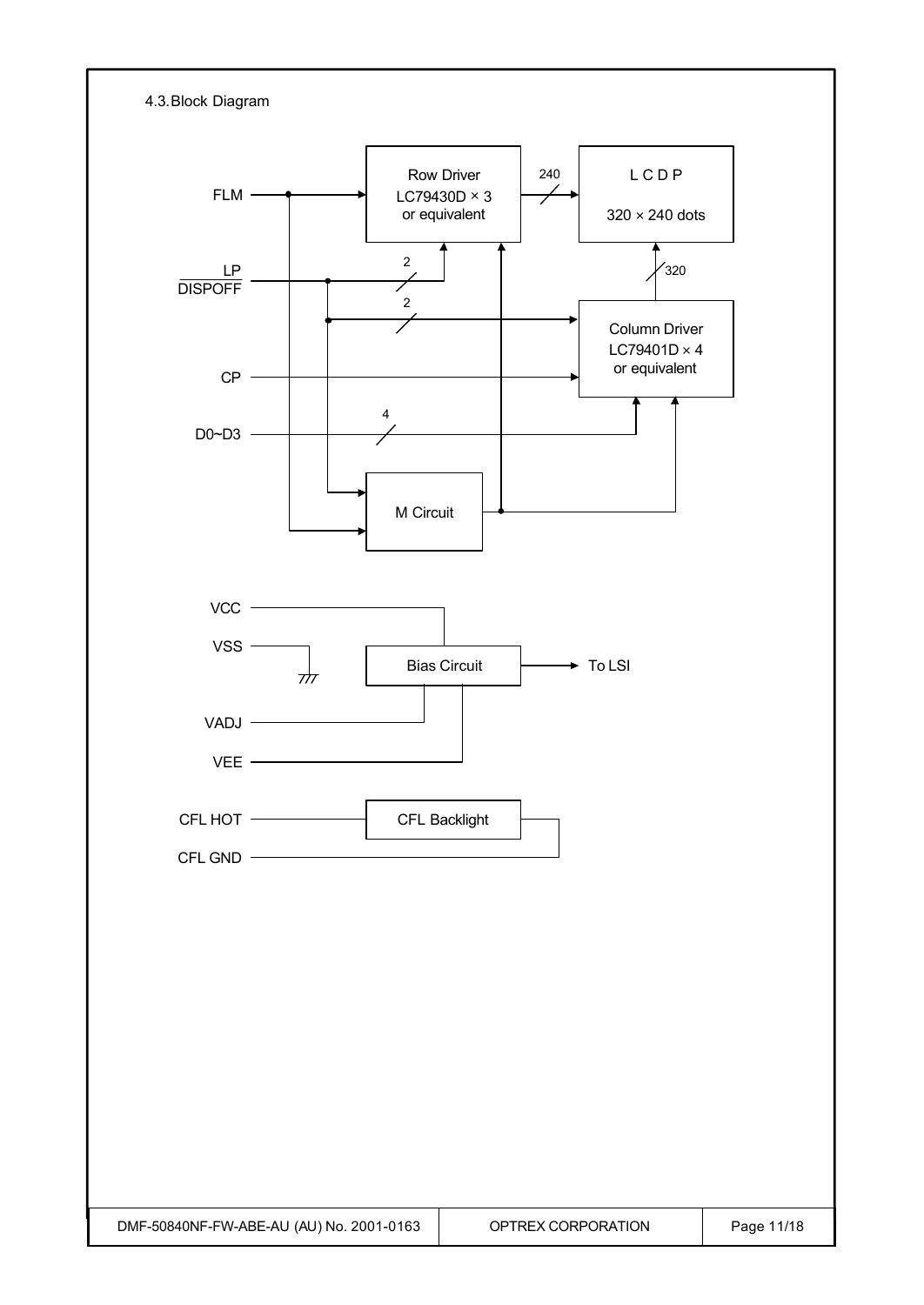### 5.Test

No change on display and in operation under the following test condition.

Conditions: Unless otherwise specified, tests will be conducted under the following condition. Temperature: 20±5°C Humidity : 65±5%RH tests will be not conducted under functioning state.

| No.            | Parameter                         | Conditions                                                                                                                                                                                                                                                          | <b>Notes</b>   |
|----------------|-----------------------------------|---------------------------------------------------------------------------------------------------------------------------------------------------------------------------------------------------------------------------------------------------------------------|----------------|
| 1              | <b>High Temperature Operating</b> | 60°C±2°C, 96hrs (operation state)                                                                                                                                                                                                                                   |                |
| $\overline{2}$ | Low Temperature Operating         | 0°C±2°C, 96hrs (operation state)                                                                                                                                                                                                                                    |                |
| 3              | <b>High Temperature Storage</b>   | $60^{\circ}$ C $\pm$ 2 $^{\circ}$ C, 96hrs                                                                                                                                                                                                                          | $\overline{2}$ |
| 4              | Low Temperature Storage           | -20 $^{\circ}$ C $\pm$ 2 $^{\circ}$ C, 96hrs                                                                                                                                                                                                                        | 1,2            |
| 5              | Damp Proof Test                   | 40°C±2°C,90~95%RH, 96hrs                                                                                                                                                                                                                                            | 1,2            |
| 6              | <b>Vibration Test</b>             | Total fixed amplitude: 1.5mm<br>Vibration Frequency: 10~55Hz<br>One cycle 60 seconds to 3 directions of X, Y, Z for<br>each 15 minutes                                                                                                                              | 3              |
| $\overline{7}$ | <b>Shock Test</b>                 | To be measured after dropping from 60cm high on<br>the concrete surface in packing state.<br>Dropping method corner dropping<br>F<br>A corner: once<br>Edge dropping<br>G<br>B,C,D edge: once<br>B<br>Face dropping<br>E,F,G face: once<br>60cm<br>Concrete Surface |                |

Note 1 :No dew condensation to be observed.

Note 2 :The function test shall be conducted after 4 hours storage at the normal Temperature and humidity after removed from the test chamber.

Note 3 :Vibration test will be conducted to the product itself without putting it in a container.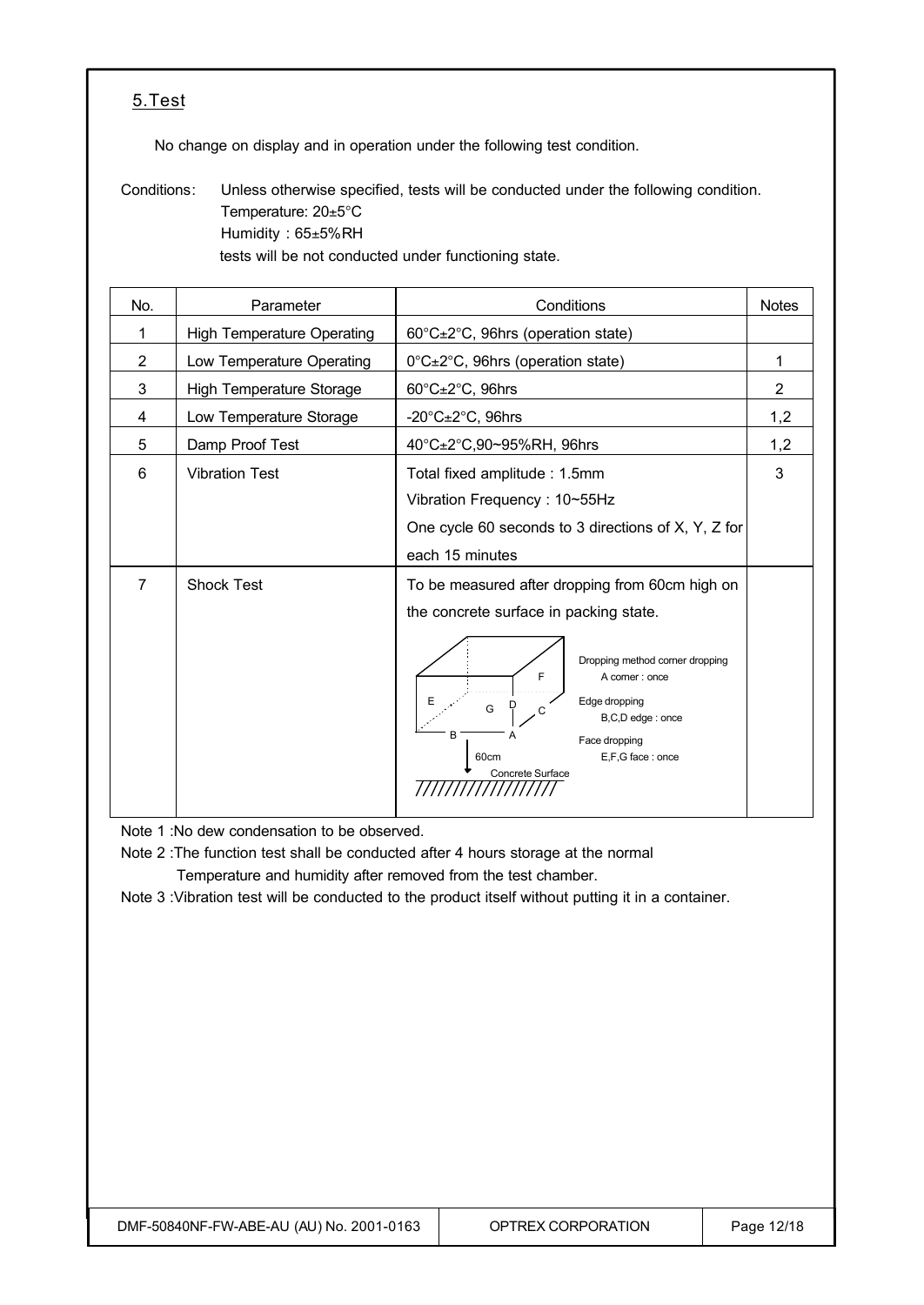## 6.Appearance Standards

#### 6.1.Inspection conditions

The LCD shall be inspected under 40W white fluorescent light.

The distance between the eyes and the sample shall be more than 30cm.

All directions for inspecting the sample should be within 45°against perpendicular line.



6.2.Definition of applicable Zones



A Zone : Active display area

B Zone : Area from outside of "A Zone" to validity viewing area

C Zone : Rest parts

A Zone + B Zone = Validity viewing area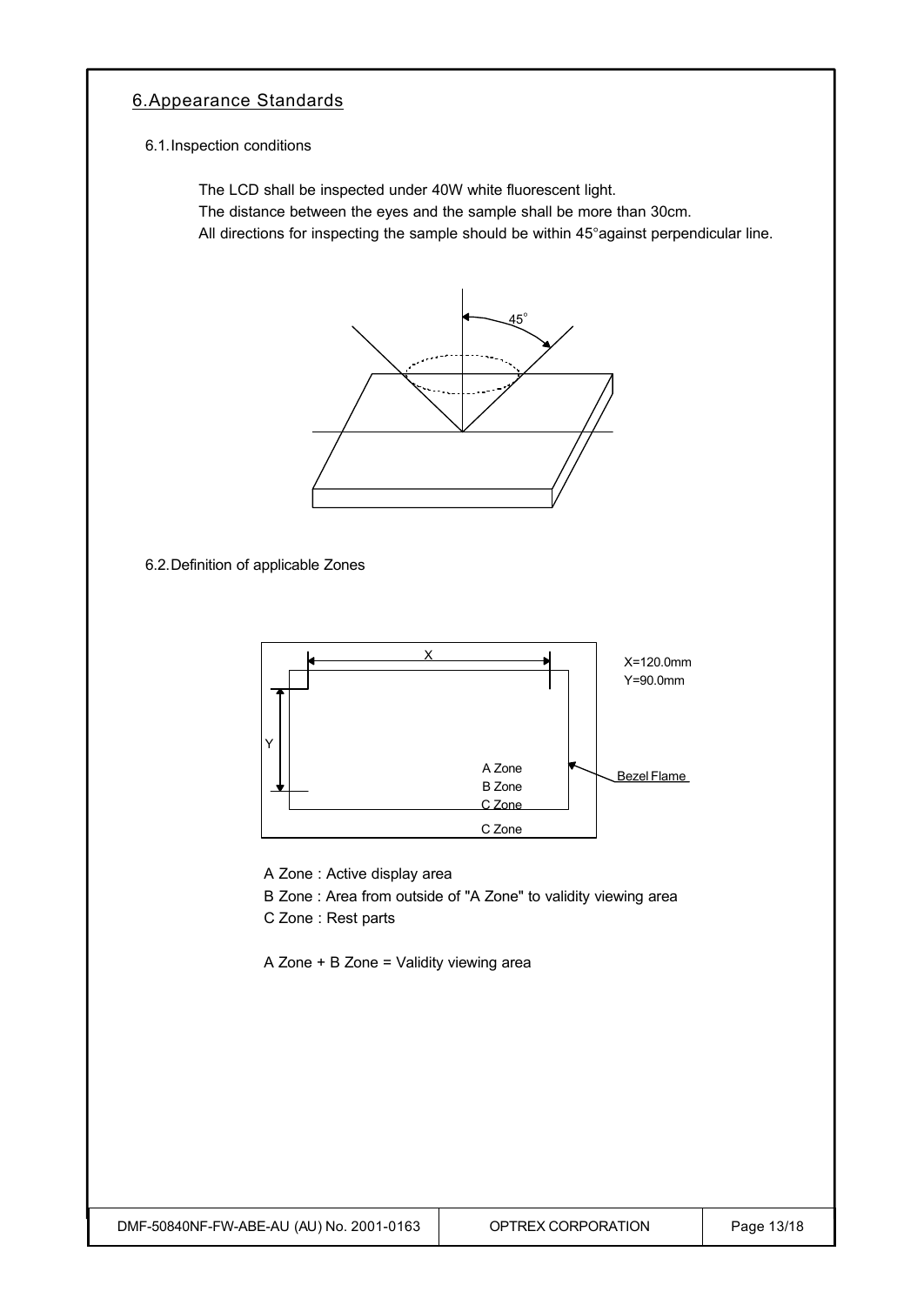| No.            | Parameter          | Criteria           |                                       |                |                       |              |
|----------------|--------------------|--------------------|---------------------------------------|----------------|-----------------------|--------------|
| $\mathbf{1}$   | <b>Black and</b>   | (1) Round Shape    |                                       |                |                       |              |
|                | White Spots,       |                    | Zone                                  |                | Acceptable Number     |              |
|                | Foreign Substances | Dimension (mm)     |                                       | A              | B                     | $\mathsf{C}$ |
|                |                    |                    | $D \leq 0.1$                          | $\star$        | $\star$               | $\star$      |
|                |                    | $0.1 < D \le 0.2$  |                                       | 3              | 5                     | $\star$      |
|                |                    | $0.2 < D \le 0.25$ |                                       | $\overline{2}$ | 3                     | $\star$      |
|                |                    | $0.25 < D \le 0.3$ |                                       | $\mathsf 0$    | 1                     | $\star$      |
|                |                    | 0.3 < D            |                                       | $\pmb{0}$      | 0                     | $\star$      |
|                |                    |                    | $D = (Long + Short) / 2$ *: Disregard |                |                       |              |
|                |                    | (2) Line Shape     |                                       |                |                       |              |
|                |                    |                    | Zone                                  |                | Acceptable Number     |              |
|                |                    | $X$ (mm)           | Y(mm)                                 | A              | B                     | $\mathsf C$  |
|                |                    |                    | $0.03 \geq W$                         | $\star$        | $\star$               | $\star$      |
|                |                    | $2.0 \ge L$        | $0.05 \geq W$                         | 3              | 3                     | $\star$      |
|                |                    | $1.0 \ge L$        | $0.1 \geq W$                          | 3              | 3                     | $\star$      |
|                |                    |                    | 0.1 < W                               |                | In the same way $(1)$ |              |
|                |                    |                    | X: Length Y: Width *: Disregard       |                |                       |              |
|                |                    |                    | Total defects shall not exceed 5.     |                |                       |              |
| $\overline{2}$ | Air Bubbles        |                    |                                       |                |                       |              |
|                | (between glass     |                    | Zone                                  |                | Acceptable Number     |              |
|                | & polarizer)       | Dimension (mm)     |                                       | Α              | В                     | $\mathsf C$  |
|                |                    |                    | $D \leq 0.3$                          | $\star$        | $\star$               | $\star$      |
|                |                    | $0.3 < D \leq 0.4$ |                                       | $\mathfrak{S}$ | $\star$               | $\star$      |
|                |                    | $0.4 < D \leq 0.6$ |                                       | $\overline{2}$ | 3                     | $\star$      |
|                |                    | 0.6 < D            |                                       | $\pmb{0}$      | $\pmb{0}$             | $\star$      |
|                |                    | *: Disregard       |                                       |                |                       |              |
|                |                    |                    | Total defects shall not exceed 3.     |                |                       |              |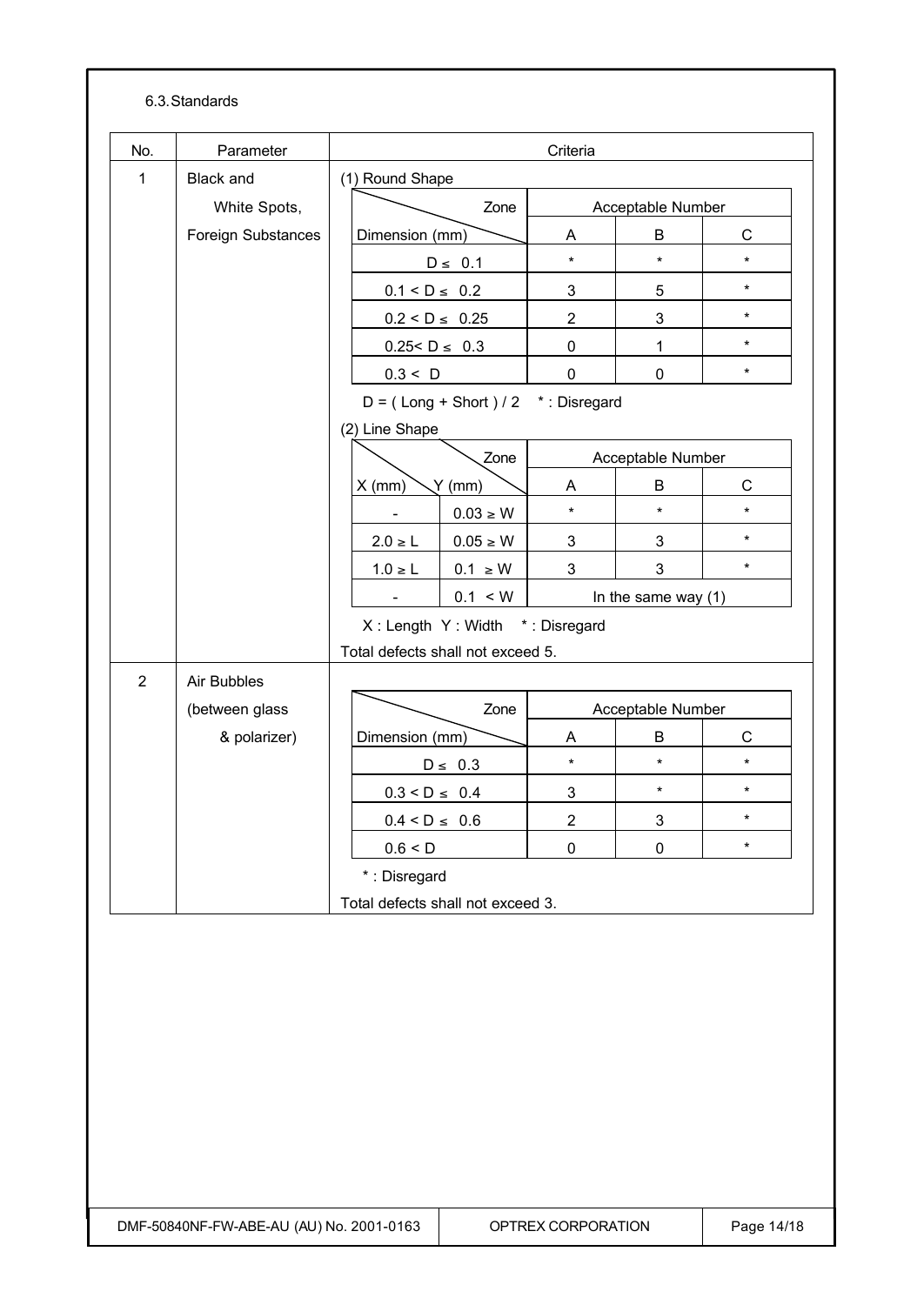| No.            | Parameter                                                         | Criteria                                                                                                                               |
|----------------|-------------------------------------------------------------------|----------------------------------------------------------------------------------------------------------------------------------------|
| $\sqrt{3}$     | The Shape of Dot                                                  | (1) Dot Shape (with Dent)<br>$0.15 \ge$<br>As per the sketch of left hand.                                                             |
|                |                                                                   | (2) Dot Shape (with Projection)                                                                                                        |
|                |                                                                   | Should not be connected to next dot.                                                                                                   |
|                |                                                                   | (3) Pin Hole<br>$(X+Y)/2 \le 0.2$ mm<br>(Less than 0.1mm is no counted.)                                                               |
|                |                                                                   | (4) Deformation<br>Υ<br>$(X+Y)/2 \le 0.2$ mm<br>X                                                                                      |
|                |                                                                   | Total acceptable number : 1/dot, 5/cell                                                                                                |
|                |                                                                   | (Defect number of (4): 1pc.)                                                                                                           |
| $\overline{4}$ | <b>Polarizer Scratches</b>                                        | Not to be conspicuous defects.                                                                                                         |
| 5              | <b>Polarizer Dirts</b>                                            | If the stains are removed easily from LCDP surface, the module is not                                                                  |
| 6              | Complex Foreign<br>Substance Defects                              | defective.<br>Black spots, line shaped foreign substances or air bubbles between<br>glass & polarizer should be 5pcs maximum in total. |
| $\overline{7}$ | Distance between<br>Different Foreign<br><b>Substance Defects</b> | $D \le 0.2$ : 20mm or more<br>$0.2 < D$ : 40mm or more                                                                                 |

DMF-50840NF-FW-ABE-AU (AU) No. 2001-0163 QPTREX CORPORATION Q Page 15/18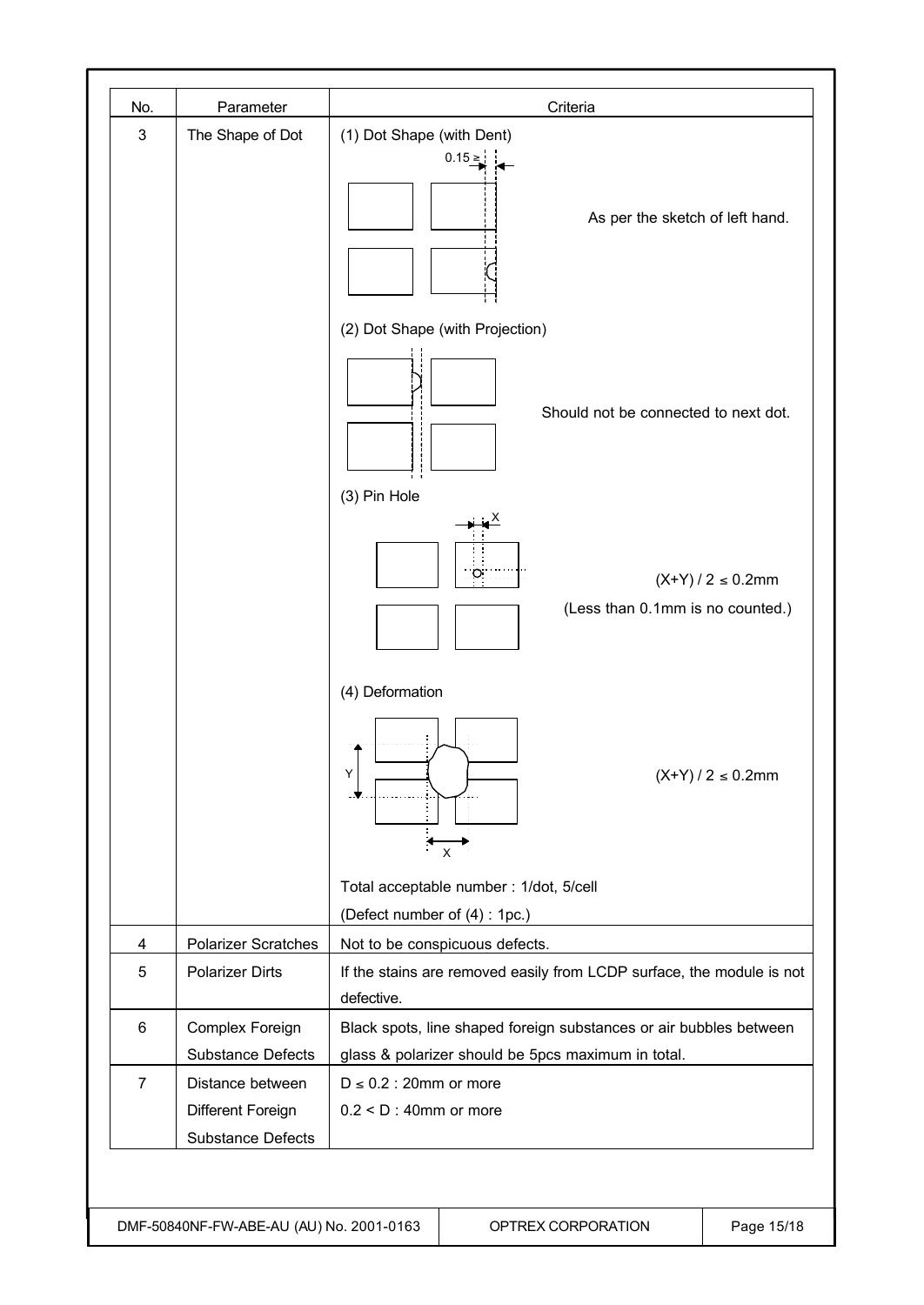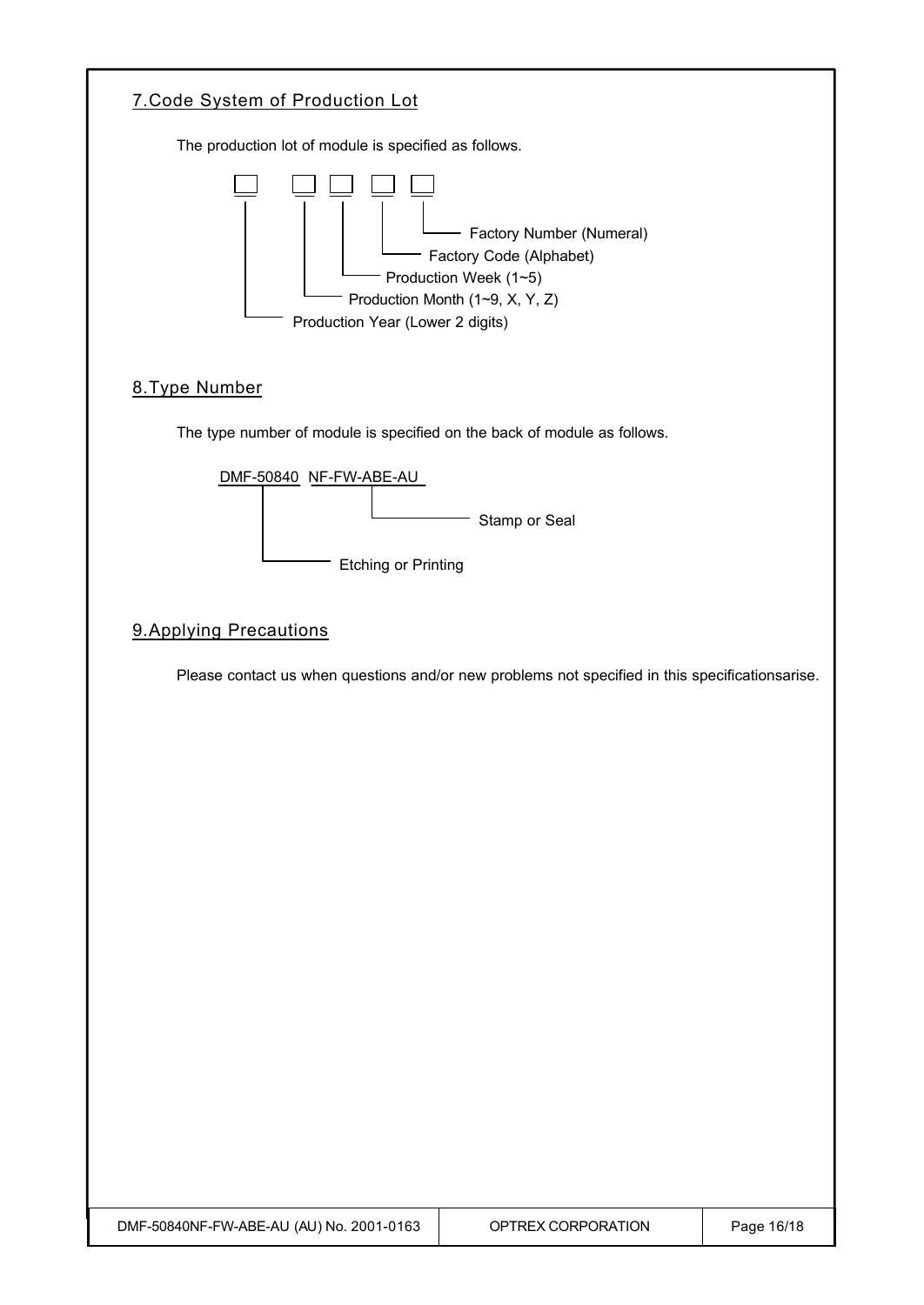## 10.Precautions Relating Product Handling

The Following precautions will guide you in handling our product correctly.

- 1) Liquid crystal display devices
	- 1. The liquid crystal display device panel used in the liquid crystal display module is made of plate glass. Avoid any strong mechanical shock. Should the glass break handle it with care.
- 2. The polarizer adhering to the surface of the LCD is made of a soft material. Guard against scratching it.

2) Care of the liquid crystal display module against static electricity discharge.

- 1. When working with the module, be sure to ground your body and any electrical equipment you may be using. We strongly recommend the use of anti static mats ( made of rubber ), to protect work tables against the hazards of electrical shock.
- 2. Avoid the use of work clothing made of synthetic fibers. We recommend cotton clothing or other conductivity-treated fibers.
- 3. Slowly and carefully remove the protective film from the LCD module, since this operation can generate static electricity.

3) When the LCD module alone must be stored for long periods of time:

- 1. Protect the modules from high temperature and humidity.
- 2. Keep the modules out of direct sunlight or direct exposure to ultraviolet rays.
- 3. Protect the modules from excessive external forces.
- 4) Use the module with a power supply that is equipped with an overcurrent protector circuit, since the module is not provided with this protective feature.
- 5) Do not ingest the LCD fluid itself should it leak out of a damaged LCD module. Should hands or clothing come in contact with LCD fluid, wash immediately with soap.
- 6) Conductivity is not guaranteed for models that use metal holders where solder connections between the metal holder and the PCB are not used. Please contact us to discuss appropriate ways to assure conductivity.

7) For models which use CFL:

- 1. High voltage of 1000V or greater is applied to the CFL cable connector area. Care should be taken not to touch connection areas to avoid burns.
- 2. Protect CFL cables from rubbing against the unit and thus causing the wire jacket to become worn.
- 3.The use of CFLs for extended periods of time at low temperatures will significantly shorten their service life.
- 8) For models which use touch panels:
- 1.Do not stack up modules since they can be damaged by components on neighboring modules.
- 2.Do not place heavy objects on top of the product. This could cause glass breakage.
- 9) For models which use COG,TAB,or COF:
- 1.The mechanical strength of the product is low since the IC chip faces out unprotected from the rear. Be sure to protect the rear of the IC chip from external forces.
- 2.Given the fact that the rear of the IC chip is left exposed, in order to protect the unit from electrical damage, avoid installation configurations in which the rear of the IC chip runs the risk of making any electrical contact.

10) Models which use flexible cable, heat seal, or TAB:

1.In order to maintain reliability, do not touch or hold by the connector area.